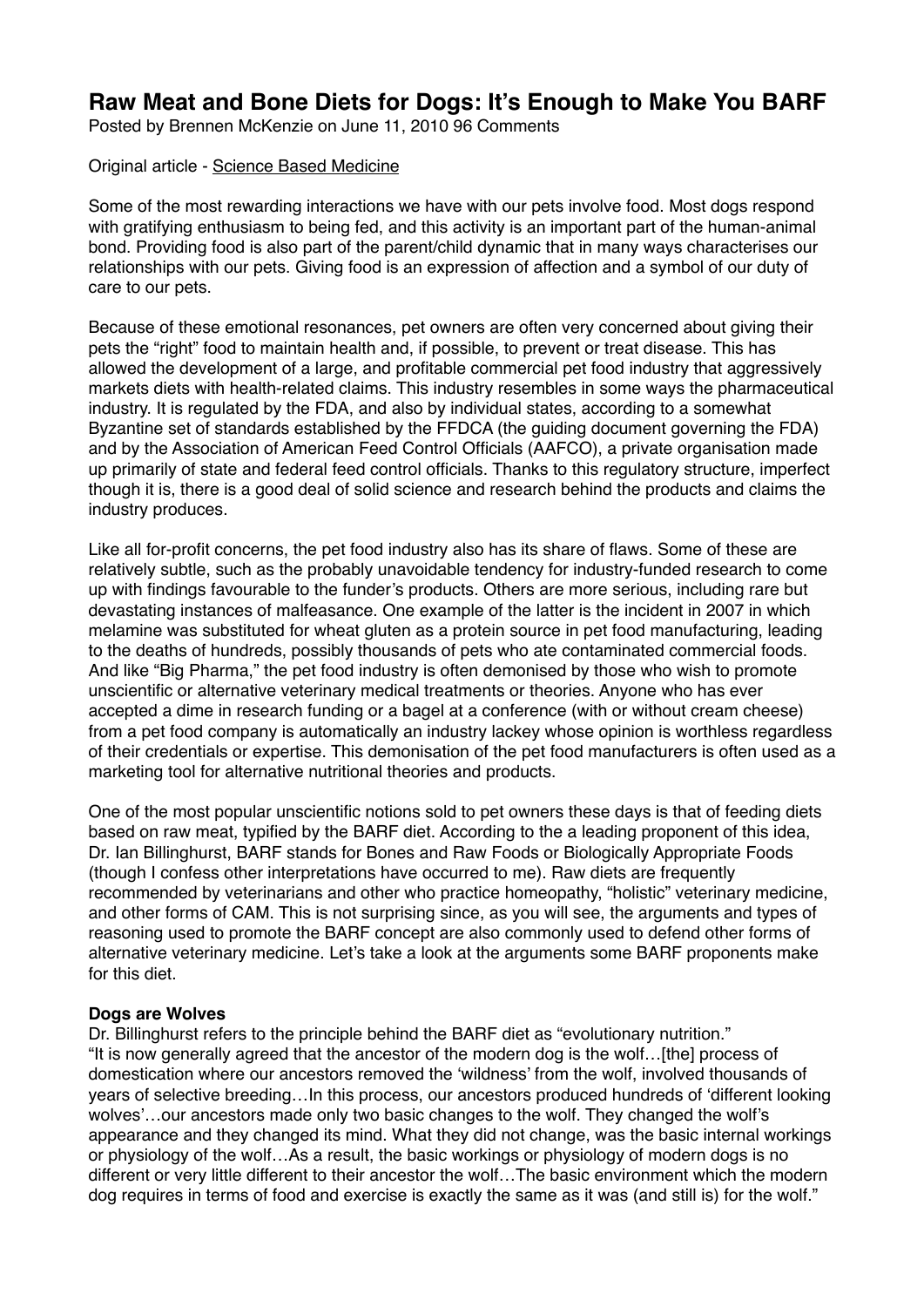Having established that, despite appearances, dogs are essentially wolves, Dr. Billinghurst goes on to describe the wolf diet.

"Raw bones with meat are a major part of their diet… They eat offal such as liver and heart. They eat raw eggs. They eat decaying material…They eat a wide variety of foodstuffs. Insects, bark, soil, birds – complete with their tiny bones and feathers – whatever. Every meal they eat is totally raw. Not one skerrick of it is cooked. Ever. They eat vegetables including herbs, from the gut of their prey. This vegetable material is raw, totally crushed and partly digested. They eat faeces. A wolf's diet contain almost no grains… For a wolf – not one single meal consists of dry dog food. They don't eat canned dog food either".

Finally, he makes the connection between this version of canine natural history and the feeding of pet dogs.

"How do you feed a dog properly? You feed it the diet that it evolved to eat. It's [sic] evolutionary diet. A Biologically Appropriate Raw Food diet. A BARF diet…A biologically appropriate diet for a dog is one that consists of raw whole foods similar to those eaten by the dogs' wild ancestors. The food fed must contain the same balance and type of ingredients as consumed by those wild ancestors…Please note that modern dogs of any breed are not only capable of eating the food of their wild ancestors, but actually require it for maximum health. This is because their basic physiology has changed very little with domestication despite obvious and dramatic changes in their current physical appearance and mindset…"

Certainly a clear, simple, and pretty persuasive argument on the face of it. Taxonomically and phylogenetically, dogs are carnivores and their ancestors ate live prey and carrion, so they must be designed for a diet as close as reasonably possible to that for which they were designed by evolution.

Some raw diet advocates extend this basic argument by claiming that the domestic dog's gastrointestinal tract is anatomically identical to that of the wolf and so the same dietary needs can be assumed. Others contribute additional arguments in favour of raw foods, such as the wellknown homeopathic and holistic veterinarian Dr. Richard Pitcairn:

"All processed pet foods…are missing something that seems to me to be the most important "nutrient" of all. This key ingredient is practically ignored by nutritional scientists, but we can sense it when it's there. It is a quality found only in freshly grown, uncooked whole foods: Life energy".

But while there are variations on the theme, and there are frequent and often bitter arguments over precisely which ingredients are best, and in what form or proportion, the basic "evolutionary nutrition" argument is advanced by all proponents of raw diets.

#### **Processed Commercial Diets are Unhealthy**

The other major component to the argument for raw diets is that the commercial diets most of us feed our dogs are inadequate, and possibly outright unhealthy. According to Dr. Billinghurst's web site,

"as a practicing veterinary surgeon, I constantly see the enormous difference in health between pets raised on commercial pet food compared to those raised on a biologically appropriate raw food diet. I see the enormous change for good in the health of pets switched from cooked to a raw whole food diet…Most degenerative disease processes in pet animals are the direct result of a lifetime being fed cooked and/or processed foods…"

He goes on to claim that the nutritional deficiency diseases seen in the early 20th century, when most pets were fed table scraps, were simple and easily treated, but thanks to processed foods these have been replaced by "vast array of complex and insidious degenerative diseases which now afflict our pets and fill our textbooks and waiting rooms." He further claims that,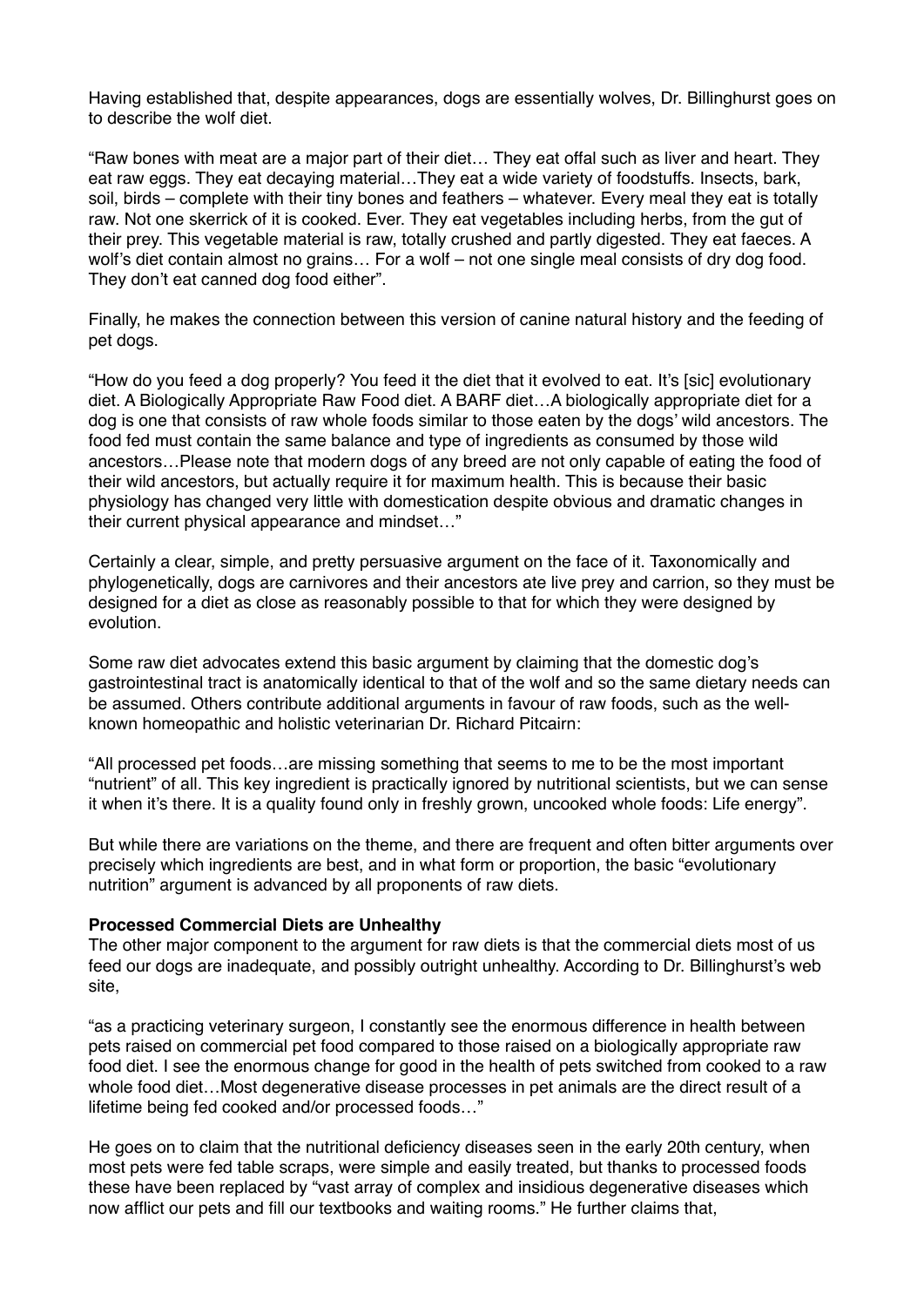"Processed pet foods contain barely adequate levels of the known vitamins…Many contain biologically inappropriate antioxidants, enormous levels of refined sugars and masses of salt together with other chemicals used as colourings and flavourings. This chemical cocktail is a lethal brew which is a major factor in producing the epidemic of degenerative disease leading to the early death and suffering we see in pet animals fed such rubbish, including cancer, arthritis and a range of allergies and auto immune diseases…Cooking renders these products biologically inappropriate in a fundamental way…The vast majority of these products are based on cooked grains. This makes them biologically inappropriate. At no time in their evolutionary history (except in the last 50 to 150 years) have cats and dogs been subjected to cooked grain in any amount, and certainly not as the basis of their diet."

Commercial foods are also denigrated for a variety of supposedly dangerous ingredients, including (according to Dr. Pitcairn):

- Toxic products from spoiled foodstuffs
- Drug residues
- Hormone levels comparable to amounts that have produced cancer in laboratory animals
- Artificial colours, flavours, and preservatives, all of which he claims are responsible for an epidemic of cancer and degenerative diseases
- And even euthanised dogs and cats, which he claims "are routinely rendered by veterinary hospitals or shelters and recycled into pet food."(1)

Cancer, arthritis, allergies, autoimmune disease, and many other conditions are frequently claimed to be the result of eating commercial pet foods. But, of course, proponents of raw diets don't always limit their critique of commercial foods to claims about nutrition and health which could be empirically examined. Some also paint commercial pet food manufacturers as villains killing pets for profit and veterinarians as their willing, or at least duped, accomplices.

A blog entry on Dr. Billinghursts website asks,

"What is the primary motive of kibble manufactures? Is it profit or nutritional value? … The inferior quality and poor utilisation of ingredients is masked by the addition of heat, flavour enhancers, and harmful fat sprays. The kibble manufactures are aware of the potential dangers and potential harm to our dogs but it all boils down to producing an inexpensive product that can sustain and maintain the life of our dogs…for the kibble manufactures it all boils down to profit with a capital P."

Another proponent of raw diets, Dr. Tom Lonsdale, claims he is

"selling plenty of his book Raw Meaty Bones in the US but the Australian media seems to have blacked [sic] him out because the multinational pet food companies don't want their dodgy doggy tucker exposed (web article 1)…Natural pet food is cheaper, pets live healthier longer lives, vet bills reduce [sic] and the environment gets a better deal. Except for the artificial pet food companies and their veterinary allies it's a win, win, win situation…junk food is responsible for the majority of pet diseases there are both upstream and downstream implications worth \$billions. Upstream those that run the systems – pet-food makers, veterinary profession, veterinary schools, animal welfare bodies, governments, retailers, and consumers — conspire to maintain the racket… The full extent of the junk pet-food fraud may never be fully known. [web article 2]

#### **Some Inconvenient Truths**

Now let's have a look at the problems with this raw dog food marketing propaganda. To begin with, the concept of "evolutionary nutrition" ignores the simple fact that taxonomy and phylogeny are not destiny, nor do they reliably predict the specific details of a species' biology, including its nutritional needs. Sure, dogs are in the order Carnivora, but so are giant pandas, which are almost exclusively herbivorous. Functionally, dogs are omnivores or facultative carnivores, not obligate carnivores, and they are well-suited to an omnivorous diet regardless of their taxonomic classification or ancestry.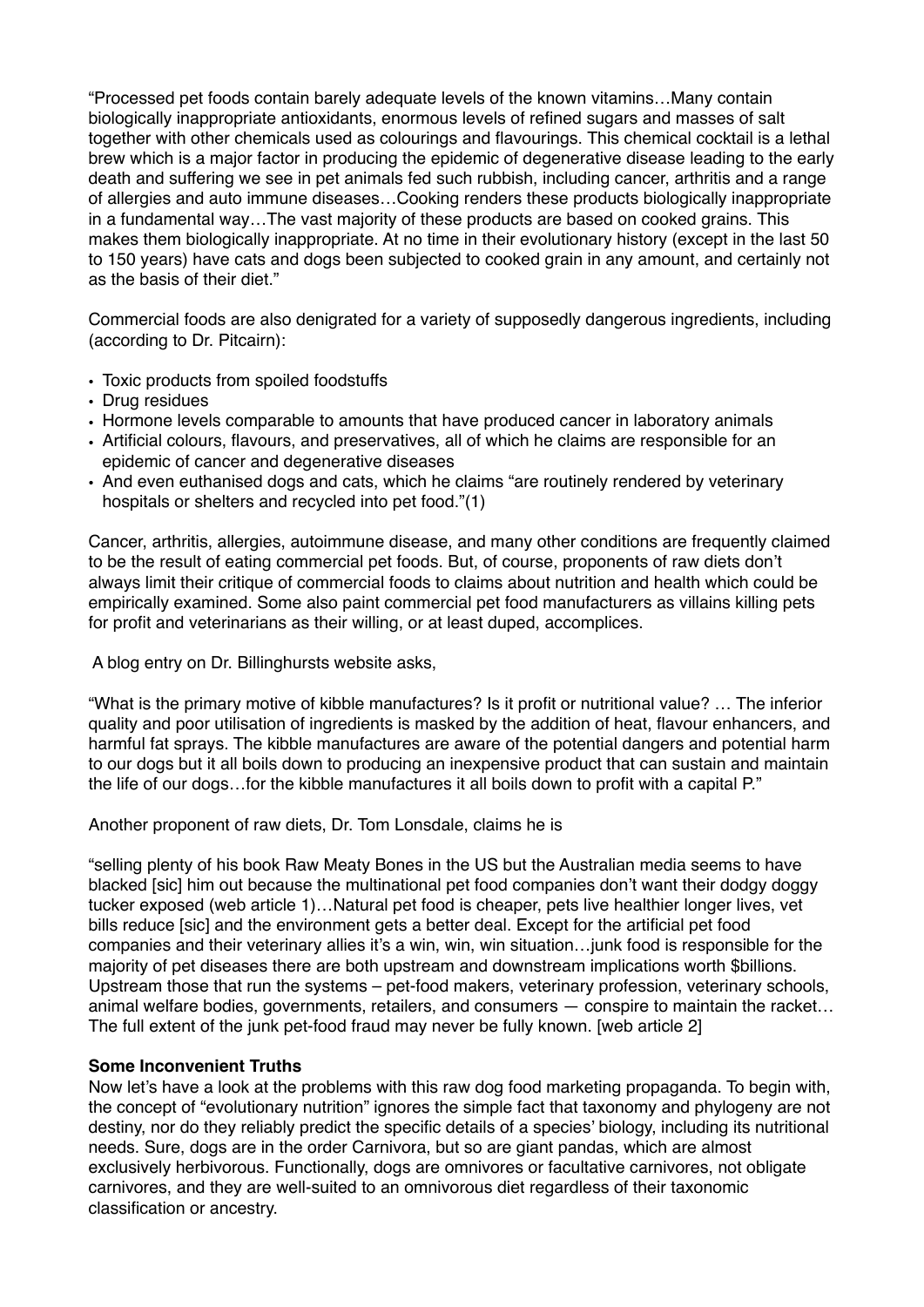Domestic dogs did branch off from a wolf ancestor, and current DNA evidence suggests this occurred some 100,000-135,000 years ago (2,3). Though the data are unclear as to what morphologic or ecological changes might have occurred following this initial divergence, and while it is likely that there was much ongoing genetic exchange between dogs and wolves even after they diverged, it is still the case that dogs have not been wolves for a very long time. However, a distinct phenotypic divergence of dogs and wolves followed the development of more sedentary agricultural habits by many human groups some 10-15,000 years ago, which placed new selection pressures on our canines companions(31).

Since then numerous anatomic and behavioural changes that have occurred first as a result of living with humans and sharing our food. And even more dramatic changes have been wrought on dogs in the last about 3000 years as a consequence of intensive selective breeding. Domestic dogs exhibit many features of neoteny, the retention of juvenile characteristics into adulthood. They have smaller and less robust skulls and dentition, and numerous features of their skeleton, GI tract, and other anatomic structures are significantly different from wolves (4-6).

Of course, anatomy does not always correlate with function anyway. All humans have essentially the same GI tract from an anatomical perspective, but when someone who is lactose intolerant chugs a glass of milk, he or she may be treated to a visceral demonstration of the fact that anatomy doesn't necessarily predict function.

But in the case of dogs and wolves, the claim that they are anatomically identical with respect to what is an appropriate diet is simply not true. If you try to picture a pack of Chihuahuas bringing down and savaging an elk, the impact of thousands of years of artificial selection is obvious. Other breeds may be more like wolves in appearance, but they are none of them truly wolves. Dogs have lived with humans, eaten our table scraps, and been intensively bred for features we desire, none of which is likely to make them ideally designed for the diet of a wolf.

Of course, even if BARF advocates could demonstrate that dogs were functionally equivalent to wolves in terms of diet, the evolutionary nutrition argument would still fail because at its heart it is nothing but a form of the naturalistic fallacy.

The average life expectancy of wolves in the wild is considerably lower than that of captive wolves, and disease, parasitism, and malnutrition are important factors in the mortality of wild populations  $(7-9)$ . Captive wolves live longest and are healthiest when fed  $-$  guess what?  $-$  commercial dog food! This is the recommendation of the leading specialists in captive wolf husbandry and medicine, and it is largely the result of evidence that the previous practice of feeding raw meat based diets to captive wolves led to poorer quality nutrition and health than the current practices. Certainly, raw meat and bones are often used as enrichment items or bait for husbandry purposes, but always with an awareness of the risks they pose, and never as the primary diet (10-12).

BARF proponents persistently confound ingredients with nutrients. They imagine that because wild canids get their nutrients from raw whole carcasses that this must be the only appropriate source of nutrition for all canids, including domestic dogs despite the fact they have been eating our cooked leftovers for tens of thousands of years. This is contradicted, however, by extensive research in canine nutrition and by the generations of dogs who have lived long, healthy lives eating commercial pet foods.

Which leads to the second pillar of the BARF argument, the safety and nutritional adequacy of commercial pet foods. Like all knowledge based on science, our understanding of the nutritional needs of dogs is incomplete and always evolving. However, admitting that we do not know everything is not tantamount to admitting we know nothing. The basic nutrient requirements of our pets are well-established by decades of research, and despite the claims of BARF proponents there is no evidence that nutritional disease are widespread among pets fed balanced commercial diets.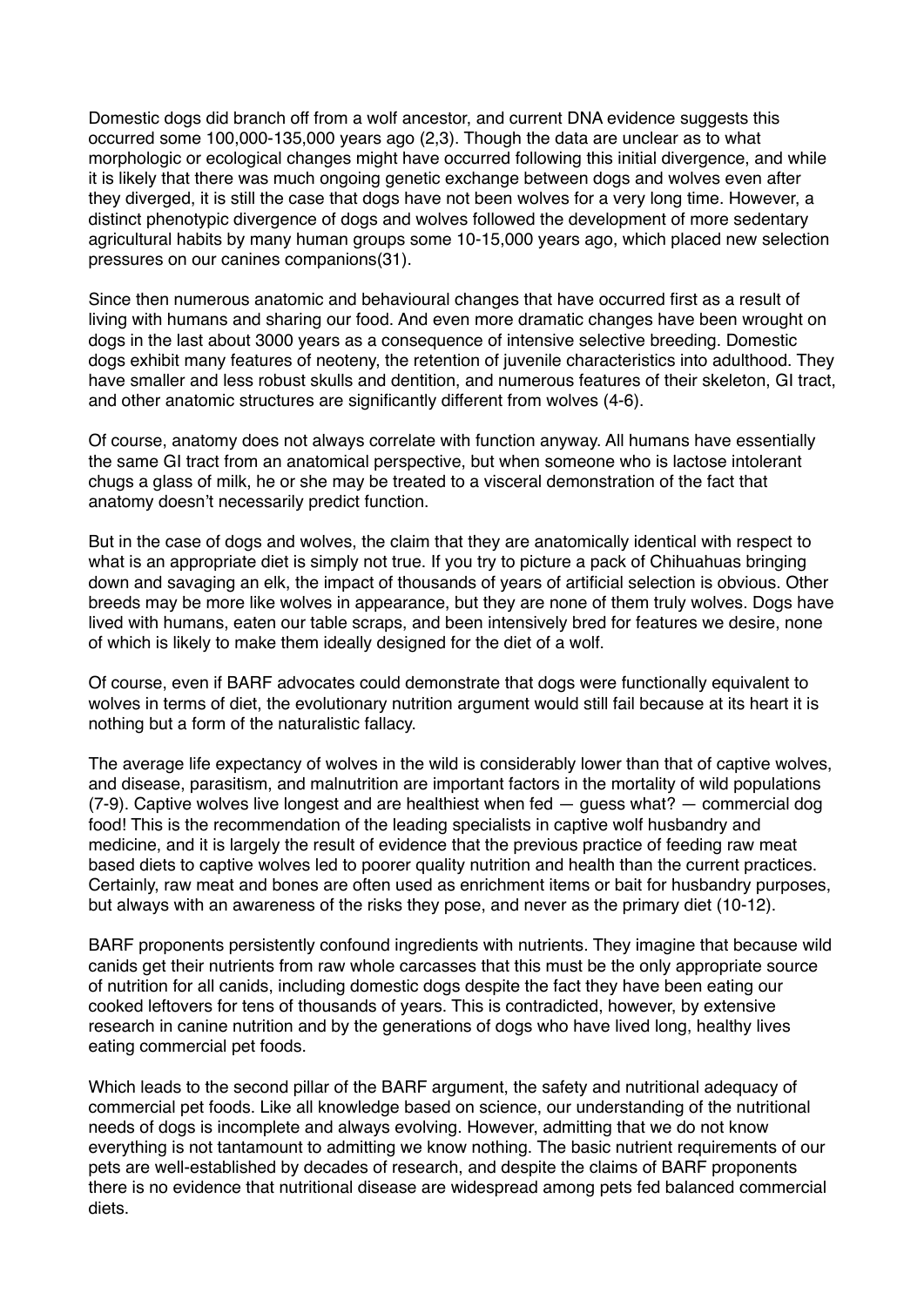Commercial dog foods are formulated according to AAFCO standards based on extensive nutritional research. These foods are tested through laboratory methods for nutrient content before and after processing, and many are subjected to feeding trials to determine their digestibility and the adequacy of their nutritional content as fed to healthy dogs.

These reference standards and limited feeding trials are, like the basic pharmacology and preclinical testing of pharmaceuticals, not perfect, and it is certainly likely that advances in our understanding of dogs' nutritional needs as well as epidemiological studies of dogs fed commercial diets will uncover changes that need to be made in the formulations of commercial diets. But the data we do have strongly supports the nutritional appropriateness of these foods (13,14).

By contrast, homemade and commercial raw diets are seldom tested for nutritional adequacy, and when they have been tested they have usually failed to meet known nutrient requirements (15-18). The knowledge of established nutritional science concerning the adequacy of commercial pet diets, imperfect though it may be, is certainly superior to the near total ignorance of the nutritional adequacy of most homemade of commercial raw diets.

There are many specific criticisms of commercial dog foods made in support of the BARF concept, but there is little evidence to support most of them, and some are clearly false. There are far more than I can deal with in a reasonable space, but I will address a few of the more common of these claims.

- 1. *Commercial Dog Food Makes Dogs Sick:* There is no evidence to support the claim that degenerative and immune-mediated diseases or cancers are caused by commercial pet foods. These conditions are the usual targets of alternative medicine proponents because the gaps in our knowledge about the etiology of these diseases leave room for them to insert their favourite bogeymen, in this case commercial pet food. The likelihood is that the prevalence of these categories of disease reflects, at least to some extent, the ageing of the pet population, which is the result of the reduction in historic causes of mortality such as infectious diseases, trauma, and of course malnutrition.
- 2. *Commercial Dog Foods are Toxic:* The insinuation that commercial pet foods are full of "toxins" is also unsupported. Common preservatives, such as ethoxyquin, butylated hydroxytoluene, and others with scary-sounding chemical names, have been in use in human and animal foods for decades and studied extensively, and there is no published evidence to support the many claims and anecdotes that indicate these are responsible for disease (19,20). Synthetic preservatives are more effective than "natural" anti-oxidants, and they are an important tool for reducing food-borne illness.

Anti-vaccine activists have mercury, aluminium, and anti-freeze, and BARF advocates have preservatives and artificial flavouring and colouring agents. What neither have is solid evidence to support their fear-mongering regarding these substances

3. *Dogs Can't Digest Grain:* It is frequently claimed, based primarily on the fallacious logic of "evolutionary nutrition," that dogs are incapable of digesting grains or that these make poor nutrient sources in dog foods. Extensive evidence from laboratory research and feeding trials illustrates this is false and that cooked grains are excellent energy sources and can also provide protein and other important nutrients to dogs (21,23). Grains are also often blamed for food allergies, but while some dogs may develop allergies to plant proteins, the evidence suggests that the vast majority of food sensitivities in dogs are to animal proteins (24).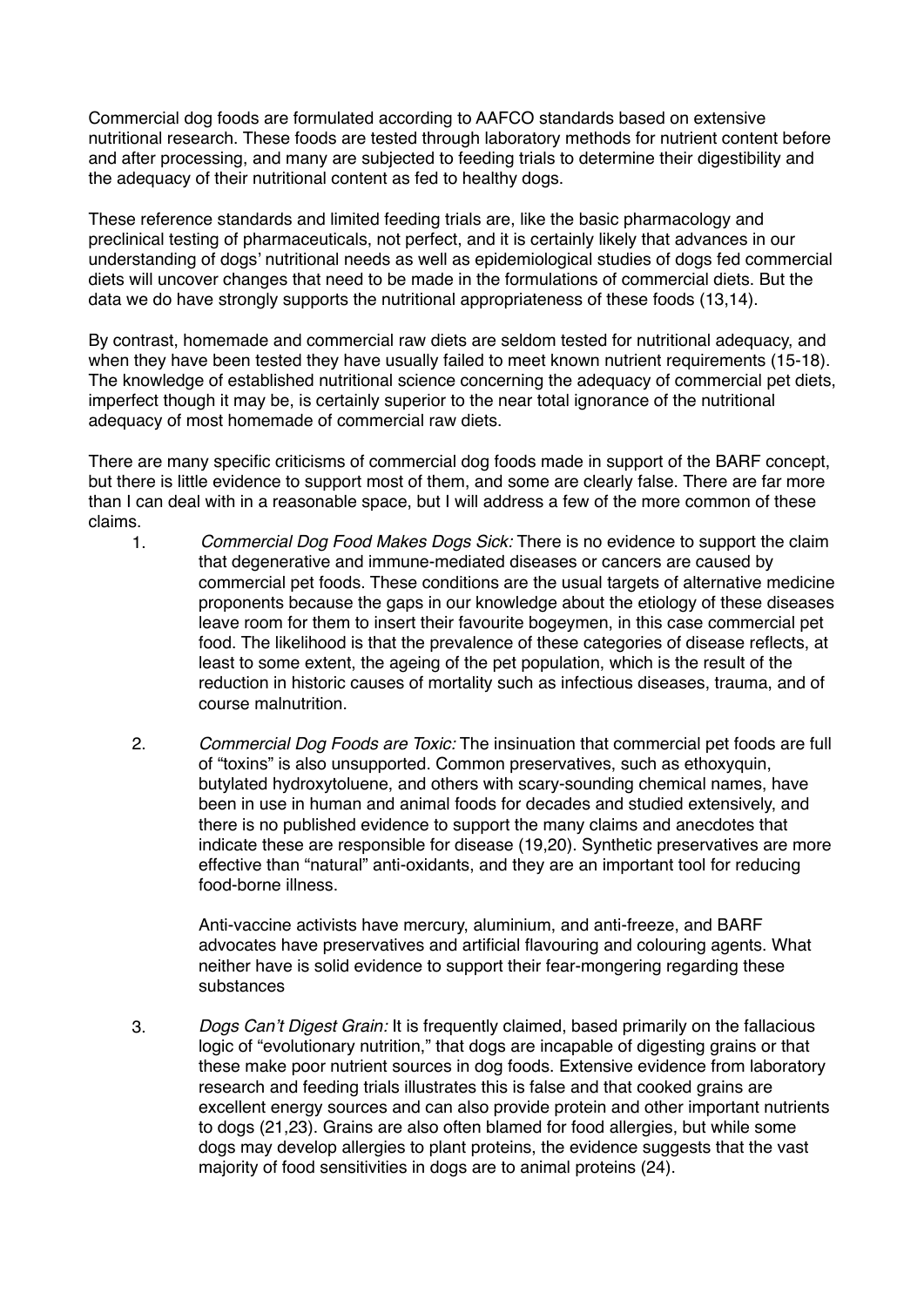4. *Cooking Destroys Nutrients:* BARFers like to claim that cooking destroys nutrients, so processed foods must be nutrient deficient. It is true that some nutrients are destroyed by cooking, but the relationship between temperature and cooking time and the final level of these nutrients in the food is well established, and commercial foods are supplemented to account for this and extensively tested in vitro and in vivo to ensure adequate nutrient levels. Other nutrients, particularly carbohydrates, are made more available by cooking( 22,23). And cooking destroys many parasites and bacterial organisms responsible for serious food borne illness.

Our ancestors ate raw food for millennia prior to the discovery of fire, and our nearest living relatives, chimpanzees, don't cook their food. Yet for some reason even most advocates of BARF diets for dogs don't eat primarily raw plants, insects, and the occasional bit of scavenged or deliberately killed raw meat that "evolutionary nutrition" would suggest they should be eating.

5. Commercial Dog Food is Made from Dead Pets: One of the most repulsive accusations made concerning commercial diets is that manufacturers routinely include the rendered carcasses of euthanised pets in their products. Such a practice would be illegal and has been specifically disavowed by dog food manufacturers and the plants that slaughterhouses and rendering plants that provide them with their ingredients. The FDA has investigated this story and has not found evidence to support it.

It is true that minuscule levels of pentobarbital, an aesthetic used to euthanise animals, have been found in some foods. The source of this has not been identified, though no trace of dog or cat DNA was found in the contaminated food. The most likely source of the contaminant is horses who were euthanised with pentobarbital and improperly rendered along with approved sources of meat for pet foods, though this has not been clearly proven. And it is also true that a few rare cases of dog remains being processed by rendering plants that also supplied pet food manufacturers with ingredients have been documented. However, for this to be a common practice, rather than a rare exception, would require a truly enormous and perfect conspiracy of manufacturers, rendering plants, and government, and as of yet no whistle-blower, journalist, or undercover animal rights activist has yet come forward to reveal evidence of any such conspiracy.

# **The Bottom Line**

The argument that dogs are designed by their evolutionary history to eat raw meat based diets is riddled with errors and fallacies and ignores the impact of tens of thousands of years of domestication and cohabitation with humans on the physiology of our canine friends. The accusations that commercial dog foods are nutritionally inadequate or unsafe are not supported by any objective or scientific evidence, only anecdotes, intuition, and conspiracy theories. There is, in contrast, significant evidence that commercial dog foods are nutritious and healthy and that they have contributed to greater longevity and reduced nutritional and infectious disease morbidity of dogs fed these diets.

The benefits promised by advocates of BARF diets for dogs are numerous. Greater health, less disease, better quality of life, and much more. Dr. Billinghurst's web site even claims, "Eating bones for a dog is a joyous experience. It is so enjoyed by dogs that it actually of itself boosts their immune system." However, there is absolutely no scientific evidence to support these claims. BARF proponents have no shortage of opinions and anecdotes to demonstrate the benefits of their diets, but they have a severe shortage of data.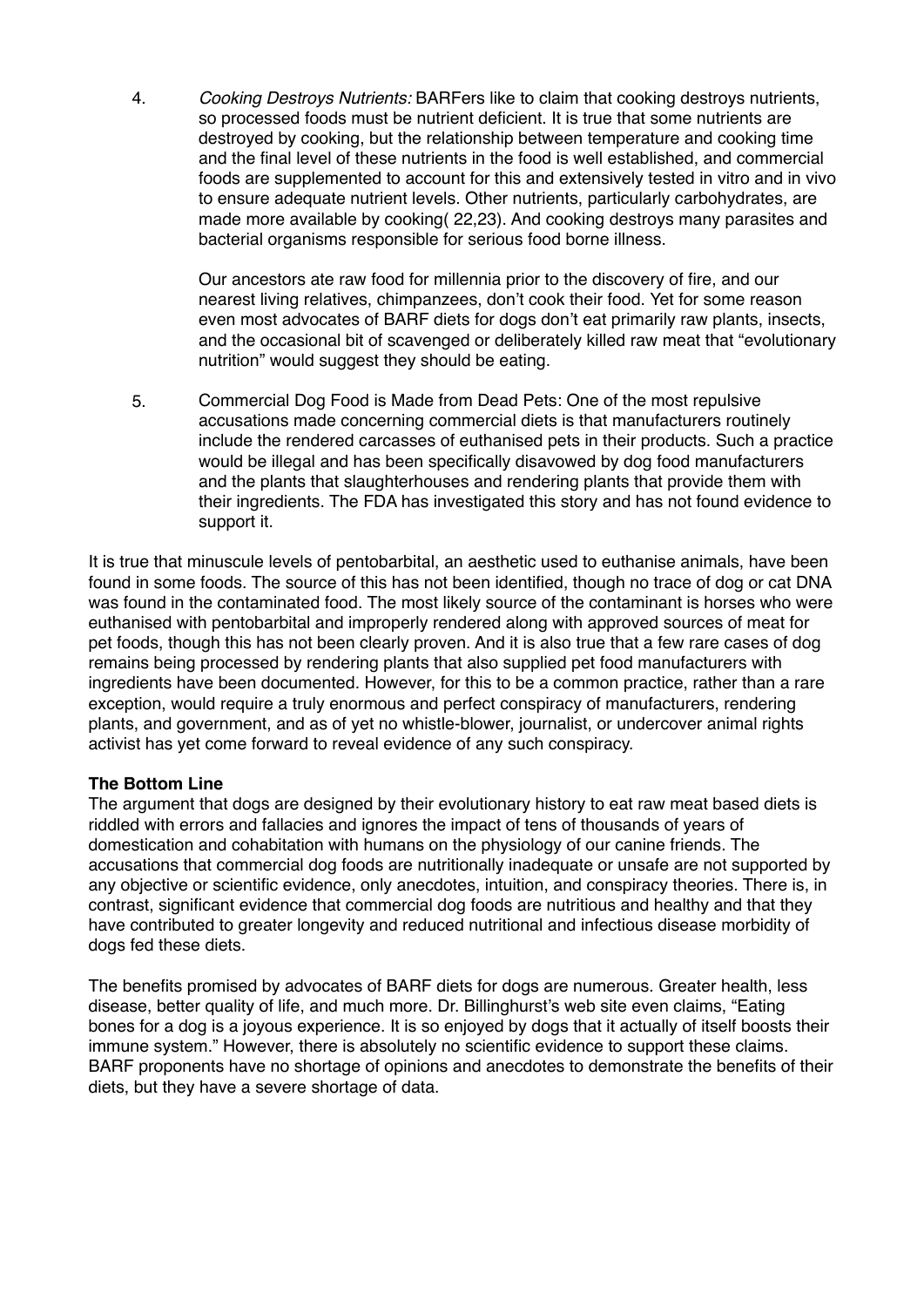The risks of raw meat based diets, however, are well-documented. Homemade diets and commercial BARF diets are often demonstrable unbalanced and have severe nutritional deficiencies or excesses (16-18). Dogs have been shown to acquire and shed parasitic organisms and potentially lethal infectious diseases associated with raw meat, including pathogenic strains of E. coli and Salmonella (25-27). Many other pathogens have been identified in raw diets or raw meat ingredients, and these represent a risk not only to the dogs fed these diets but to their owners, particularly children and people with compromised immune systems (29-30). The bones often included in such diets can cause fractured teeth and gastrointestinal diseases, including obstructed or perforated intestines, and the FDA recently warned pet owners against feeding bones to their canine companions.

So with a dodgy theory behind it, no sound evidence of benefits, and clear risks, there is no justification for recommending raw meat based diets for dogs. As always, I remain open to the possibility that new evidence may emerge to document benefits from such diets that might justify the risks they present, but for now this feeding approach appears to be simply another form of CAM mythology supported only by anecdote and unsound logic.

# **References**

- 1. Pitcairn RH, Pitcairn SH. Dr. Pitcairn's complete guide to natural health for dogs and cats. 3rd ed. Rodale; 2005.
- 2. Vila C, Maldonado JE, Wayne RK. Phylogenetic relationships, evolution, and genetic diversity of the domestic dog. Journal of Heredity 1999;90(1):71-77.
- 3. Wayne RK. Molecular evolution of the family dog. Trends in Genetics 1993;9(6); 218-224.
- 4. Serpell J (editor). The domestic dog: Its evolution, behavior and interactions with people. New York, NY, US: Cambridge University Press; 1995.
- 5. Ziesenis A, Wissdorf H. [The ligaments and menisci of the femorotibial joint of the wolf (Canis lupus L., 1758) — anatomic and functional analysis in comparison with the domestic dog (Canis lupus f. familiaris)]. Gegenbaurs Morphol Jahrb 1990;136(6):759-73.
- 6. Lauer BH, Kuyt E, Baker BE. Wolf milk. I. Arctic wolf (Canis lupus arctos) and husky milk: gross composition and fatty acid constitution. Canadian Journal of Zoology 1969;47(1):99-102.
- 7. Maia OB, Gouveia AM. Birth and mortality of maned wolves Chrysocyon brachyurus in captivity. Brazilian Journal of Biology 2002; 62(1):25-32.
- 8. Smith DW, Stahler DR, Albers E, Metz M, Williamson L, et al. Yellowstone Wolf Project: Annual Report, 2008. 2009. National Park Service, Yellowstone Center for Resources, Yellowstone National Park, Wyoming, YCR-2009-03.
- 9. Max Planck Institute for Demographic Research. Longevity records; Lifespans of [mammals, birds, reptiles, amphibians and fish. Accessed 05/07/2010 at http://](http://www.demogr.mpg.de/longevityrecords/0203.htm) www.demogr.mpg.de/longevityrecords/0203.htm
- 10. Waddell W. Nutrition. In: Red Wolf Husbandry Manual Guidelines for Captive Management. Red Wolf SSP Management Group American Association of Zoos and Aquariums. 1998.
- 11. Newton K. Nutrition. In: Mexican Wolf Husbandry Manual. Mexican Wolf SSP Management Group. American Association of Zoos and Aquariums. 1995.
- 12. Allen ME. Maned wolf nutritional management. In: Husbandry Manual for the Maned Wolf Chrysocyon brachyurus. N.B. Fletchall, M. Rodden and S. Taylor, Eds. American Association of Zoos and Aquariums. 1995.
- 13. Crane SW, Griffin RW, Messent PR. Introduction to commercial pet foods. In: Hand MS, Thatcher CD, Remillard RL, Roudebush P, editors. Small animal clinical nutrition. 4th ed. Topeka, KS, US: Mark Morris Institute; 2000. p. 111-126.
- 14. Cowell CS, Stout NP, Brinkman MF, Moser EA, Crane SW. Making Commercial Pet Foods. In: Hand MS, Thatcher CD, Remillard RL, Roudebush P, editors. Small animal clinical nutrition. 4th ed. Topeka, KS, US: Mark Morris Institute; 2000. p. 127-146.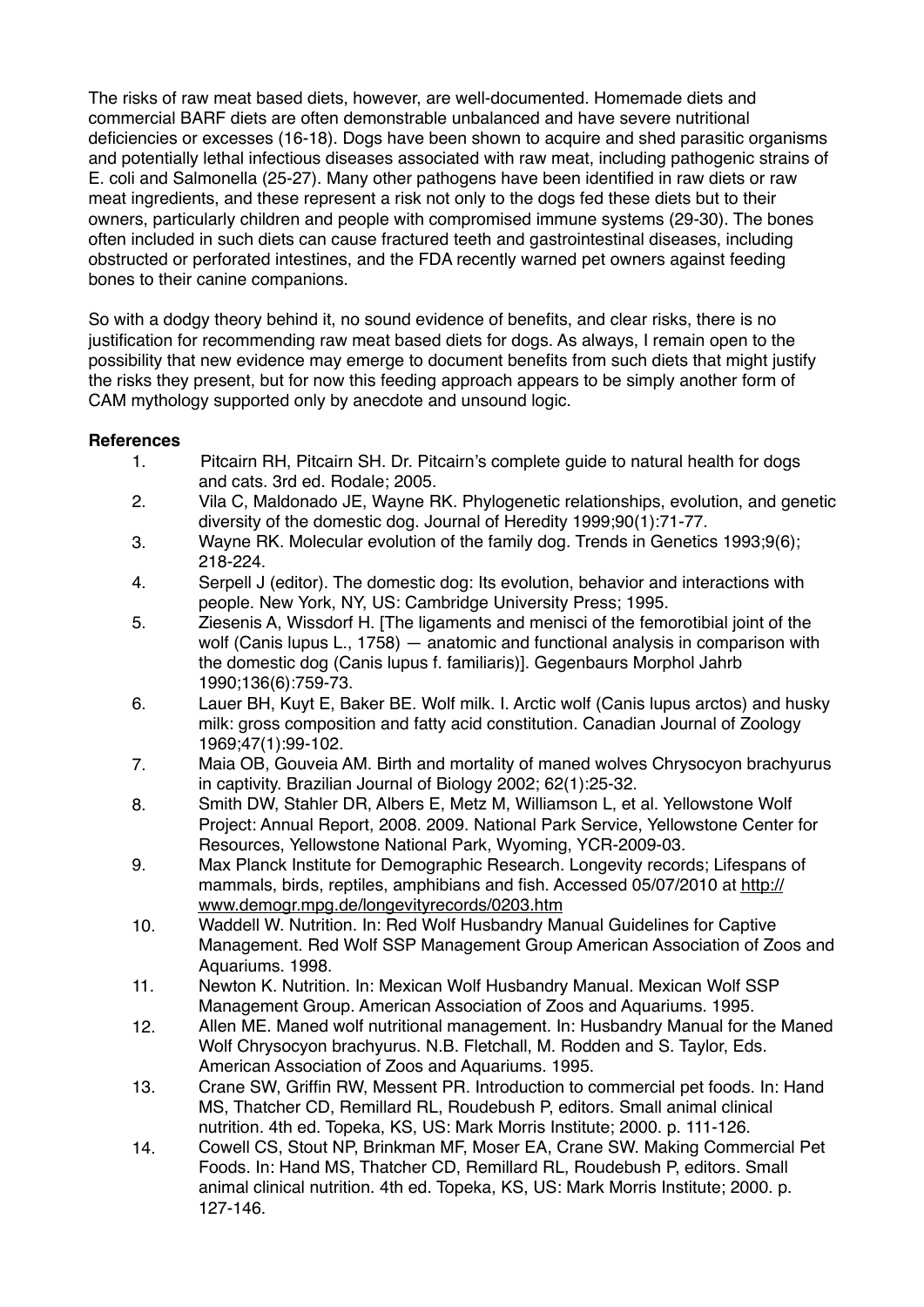- 15. Freeman L, Michel K. Nutritional analysis of 5 types of "Raw Food Diets." Journal of the American Veterinary Medical Association. 2001;218(5):705.
- 16. Lauten SD, Smith TM, Kirk CA, Bartges JW, Adams A, Wynn SG. Computer Analysis of Nutrient Sufficiency of Published Home-Cooked Diets for Dogs and Cats. Proceedings of the American College of Veterinary Internal Medicine Forum 2005.
- 17. Roudebush P, Cowell CS. Results of a hypoallergenic diet survey of veterinarians in North America with a nutritional evaluation of homemade diet prescriptions. Veterinary Dermatology 1992;3:23-28.
- 18. Taylor MB, Geiger DA, Saker KE, Larson MM. Diffuse osteopenia and myelopathy in a puppy fed a diet composed of an organic premix and raw ground beef. Journal of the American Veterinary Medical Association 2009;234(8):1041-8.
- 19. Wortinger A. Nutritional myths. Journal of the American Animal Hospital Association 2005;41:276.
- 20. Dzanis DA. Safety of ethoxyquin in dog foods. Journal of Nutrition 1991;121:S163- S164.
- 21. Walker JA, Harmon DL, Gross KL, Collings GF. Evaluation of nutrient utilization in the canine using ileal cannulation technique. Journal of Nutrition 1994;124(12 Suppl):2672S-2676S.
- 22. Trân ðình Quang. Extrusion processing effects on dry canine diets. 2008 Ph.D. Thesis, Wageningen University and Research Centre, Wageningen, the Netherlands.
- 23. Gross KL, Wedekind KJ, Cowell CS, Schoenherr WD, Jewell DE, et al. Nutrients. In: Hand MS, Thatcher CD, Remillard RL, Roudebush P, editors. Small animal clinical nutrition. 4th ed. Topeka, KS, US: Mark Morris Institute; 2000. p. 21-107.
- 24. Roudebush P, Guilfor WG, Shanley K. Adverse reactions to food. In: Hand MS, Thatcher CD, Remillard RL, Roudebush P, editors. Small animal clinical nutrition. 4th ed. Topeka, KS, US: Mark Morris Institute; 2000. p. 431-453..
- 25. Chengapappa, M., et al. Prevalence of Salmonella in raw meat diets used in racing greyhounds. Journal of Veterinary Diagnostic Investigations 1993;5:372-7.
- 26. Finley, R. et al. The risk of Salmonella shedding by dogs fed Salmonellacontaminated commercial raw food diets. Canadian Veterinary Journal 2007;8:69-75.
- 27. Joffe, D., Schlesinger, D. Preliminary assessment of the risk of Salmonella infection in dogs fed raw chicken diets. Canadian Veterinary Journal 2002;43:441-442.
- 28. Weese, J. et al. Bacteriological evaluation of commercial canine and feline raw diets. Canadian Veterinary Journal 2005;46:513–516.
- 29. Strohmeyer, R.A., et al., Evaluation of bacterial and protozoal contamination of commercially-available raw meat diets for dogs. Journal of the American Veterinary Medical Association 2006;228:537-542.
- 30. LeJeune JT, Hancock DD. Public health concerns associated with feeding raw meat diets to dogs. Journal of the American veterinary Medical Association 2001;219(9); 1222-25.
- 31. Vila C, Savolainen P, Maldonado JE, Amorim IR, Rice JE, et al. Multiple and ancient origins of the domestic dog. Science 1997;276:1687-9.